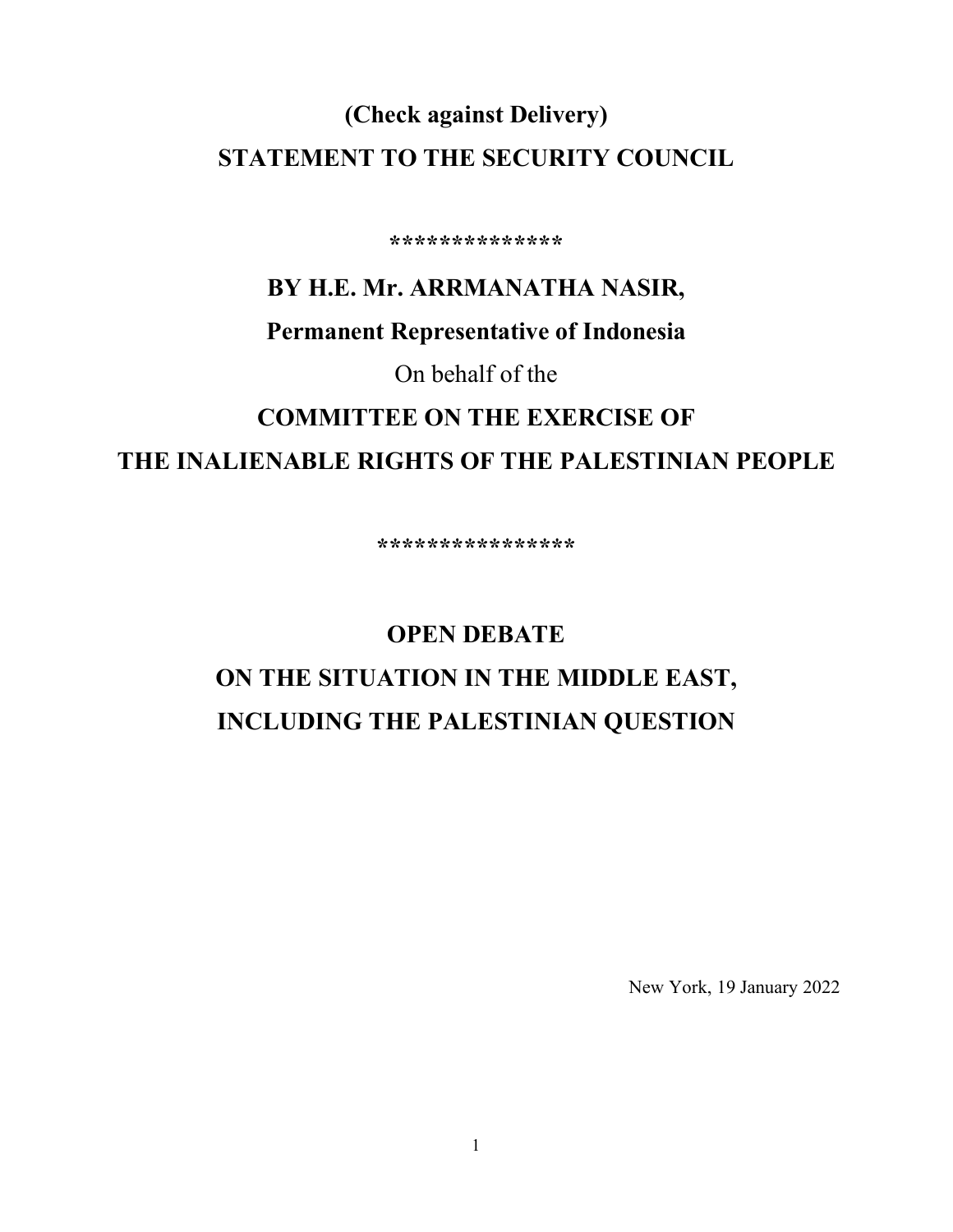## **Madam President, Excellencies, Ladies and gentlemen,**

On behalf of the Committee on the Exercise of the Inalienable Rights of the Palestinian People, at the outset I would like to congratulate Norway for its able presidency of the Security Council this month. We are grateful this meeting is taking place at ministerial level.

### **Madam President,**

Once more, we would like to call the attention of this Council on the critical situation in the Occupied Palestinian Territory, including East Jerusalem, and highlight the need for a swift and just resolution on the question of Palestine on the basis of international law and the relevant UN resolutions.

On 7 December, the UN High Commissioner for Human Rights, Michelle Bachelet, briefed our Committee on the human rights situation in the OPT, describing it as "disastrous," with severe violations – including killings, arbitrary detentions including of children, restrictions to fundamental freedoms and discrimination affecting millions of Palestinians.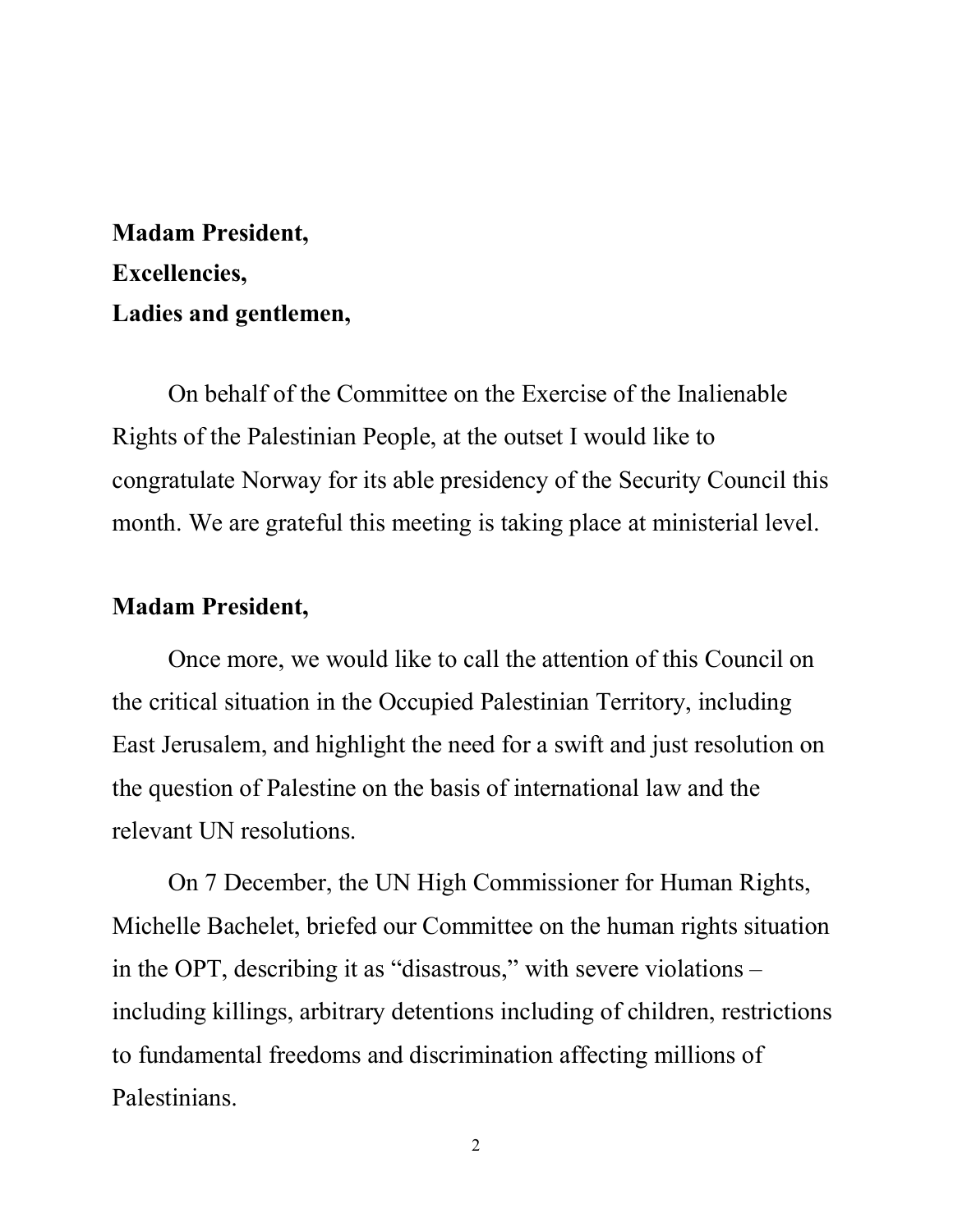On 10 November, UN human rights experts expressed alarm at the rising incidents of violence by Israeli settlers towards Palestinians in the OPT alongside rising tensions related to ongoing illegal Israeli settlement expansion in the occupied West Bank, including East Jerusalem, threatening the contiguity and viability of the Palestinian State.

The Committee remains concerned at the resulting increase in the number of injuries and fatalities, with 6 Palestinians reportedly killed and 1,138 others injured between 19 October 2021 and 14 January 2022. Reports that new rules of engagement for Israeli Security Forces regarding the use of live ammunition in the West Bank could lead to an even larger number of injuries and fatalities among Palestinian civilians are deeply disturbing.

Palestinian families are facing expulsion from homes they have lived in for decades and across generations in the Sheikh Jarrah and Silwan neighborhoods of occupied East Jerusalem. According to OCHA, since October 2021, 232 Palestinian-owned homes and structures have been demolished across the occupied West Bank, including East Jerusalem, displacing 283 persons and affecting 5,329 women, children and men.

The Committee calls on Israel to respect its obligations under international humanitarian law and international human rights law, and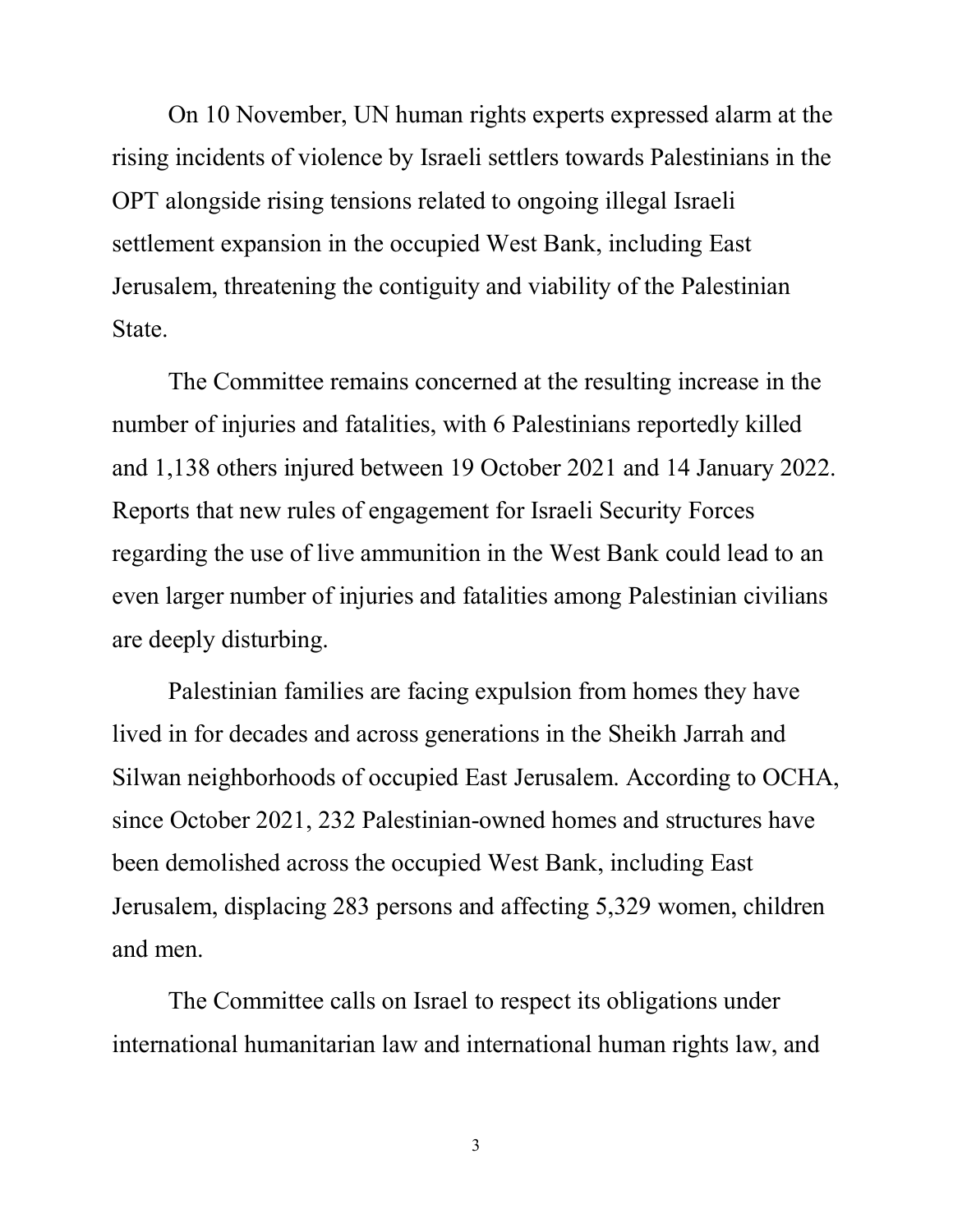to cease forthwith the demolition and seizure of Palestinian property throughout the occupied West Bank, including East Jerusalem.

### **Madam President,**

The economic situation in the State of Palestine remains also of grave concern. In November 2021, the United Nations Special Coordinator for the Middle East Peace Process highlighted the urgency to address the continuing economic and fiscal crisis faced by the Palestinian Authority and Palestinian people.

For this reason, the Committee supports the US\$510 million Humanitarian Response Plan launched by the Humanitarian Coordinator for the Occupied Palestinian Territory, Lynn Hastings, to support 1.6 million of the most vulnerable people in Gaza and the West Bank, including East Jerusalem, during 2022.

At the November 2021 Advisory Commission Meeting, UNRWA Commissioner General Philippe Lazzarini also highlighted the decline of available resources since 2013 despite growing humanitarian needs of the Palestine refugees. The welcome return of the United States as a partner and donor to the Agency, however, has been offset by a reduction of funding from other large donors and the absence of new funding sources. The Committee reiterates its calls to the international community to ensure sufficient and reliable funding for the Agency to deliver its crucial services to over 5.8 million Palestine refugees and to maintain its vital contribution to regional stability.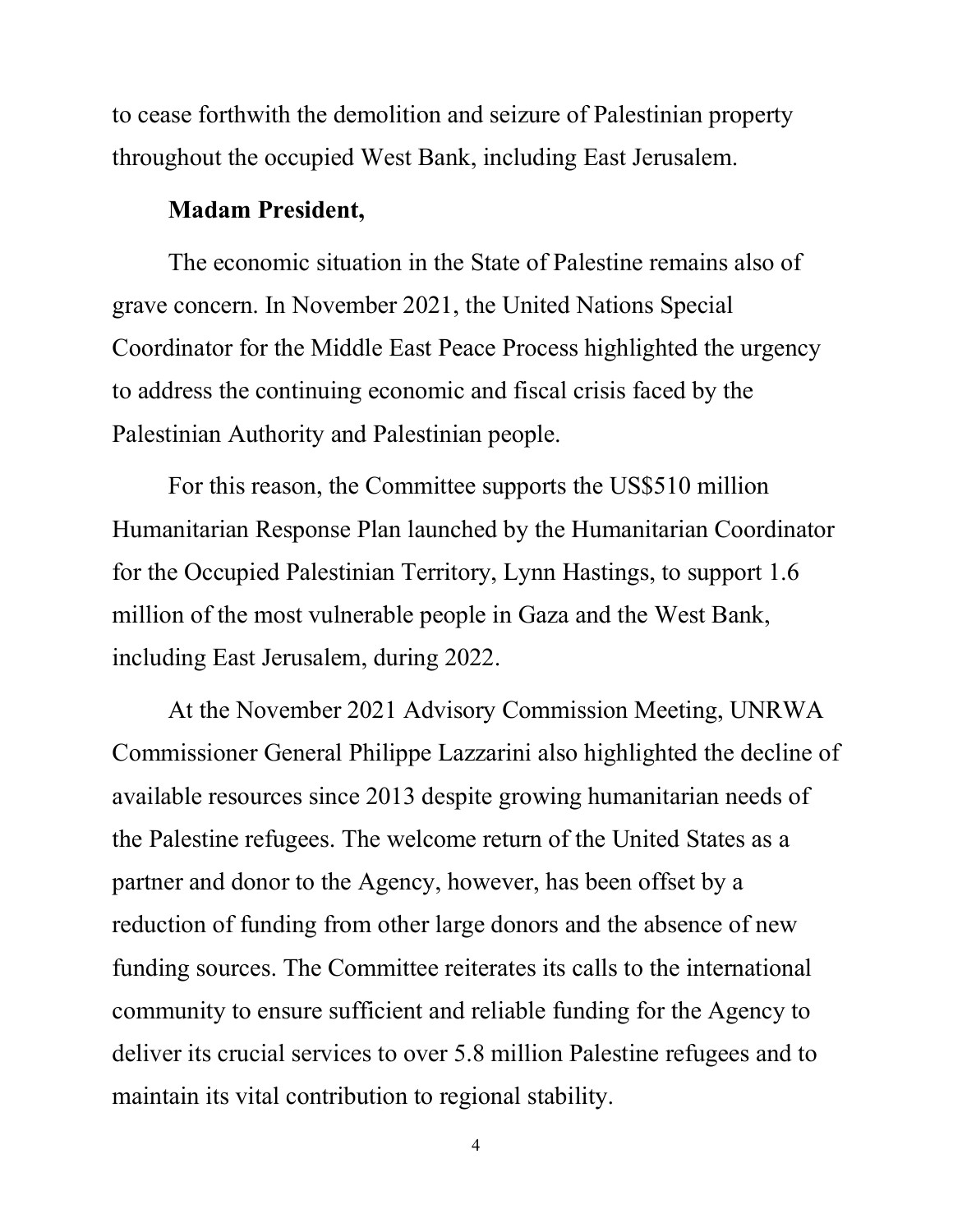### **Madam President,**

Palestinians living in Gaza need urgent humanitarian relief and economic assistance allowing them to have a dignified life and a sustainable future. Needs remain acute following the deadly escalation in the Strip last May as hundreds of families remain displaced and thousands of homes and structures require reconstruction and repair. Let me reiterate, however, that Gaza requires not only economic support for reconstruction but a complete lifting of the illegal Israeli blockade, in line with UN Security Council resolution 1860 (2009), and the return of the legitimate Palestinian Government to Gaza. Gaza remains an integral part of the Palestinian territory occupied since 1967 and must be part of an independent, sovereign Palestinian State.

Ultimately, as much as we agree with the need to focus on improving the livelihood of Palestinians, the Committee believes that this cannot genuinely happen without a political horizon ensuring justice and rights, including self-determination, for the Palestinian people, the definitive end of the occupation and the achievement of the independence of the Palestinian state.

### **Madam President,**

Palestinian civil society organizations continue to face restrictions to their freedoms of expression, assembly, and association.

The Bureau of the Committee joined the Secretary-General, the High Commissioner for Human Rights, the European Union and other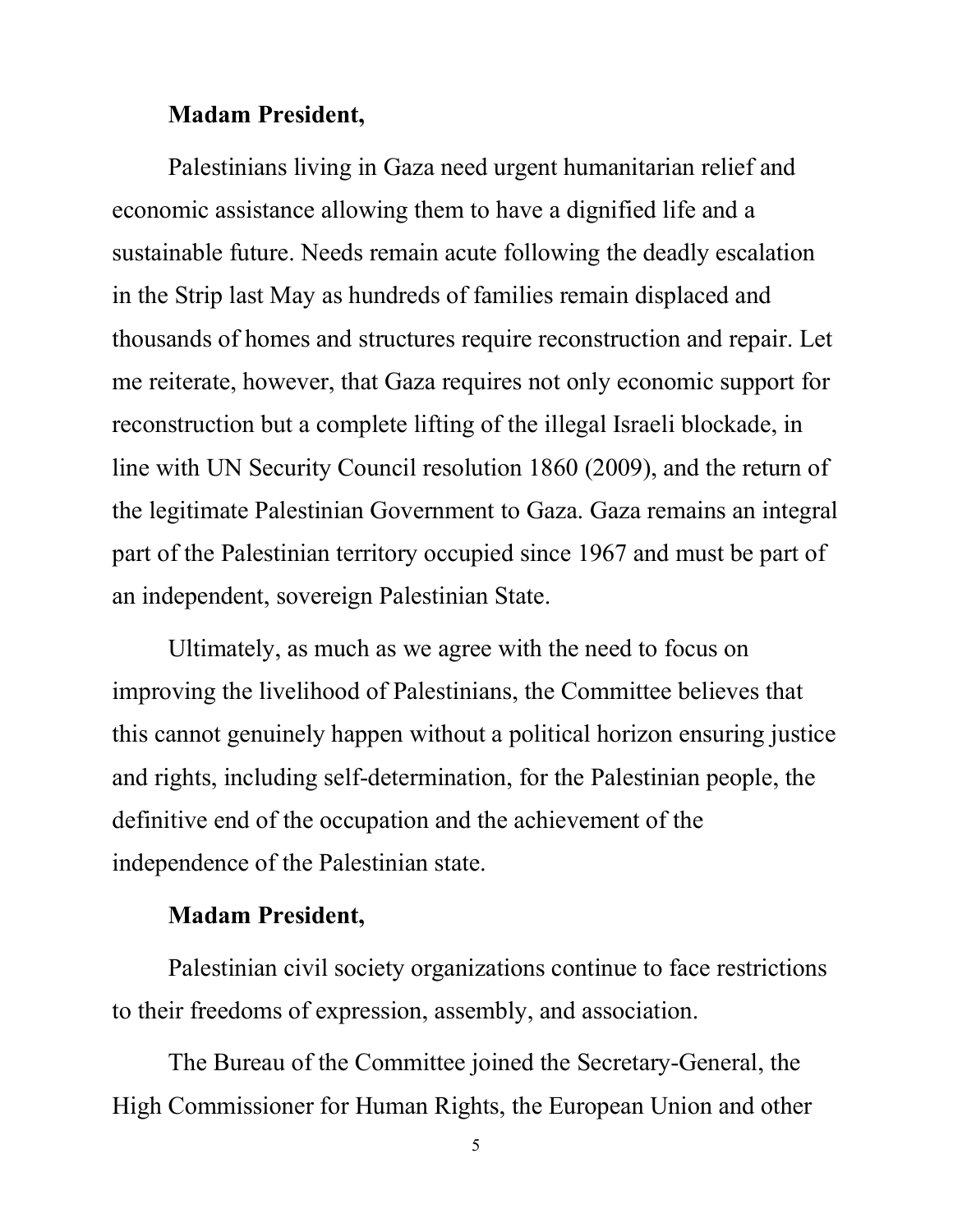international human rights organizations in publicly expressing deep concern at Israel's decision of 22 October designating six human rights and humanitarian Palestinian civil society organizations as "terrorist entities". Some of these organizations are long-standing, reliable partners of the Committee, as well as of the United Nations, in advocating for the protection and promotion of the human rights of the Palestinian people.

On 7 December, the Committee organized an event where representatives from Palestinian and Israeli civil society called on Member States to hold Israel accountable for its actions and to continue giving a platform to the voices that the Government of Israel is trying to suppress.

To date, the Israeli Authorities have not made public substantial evidence against these six Palestinian organizations.

We reiterate that civil society organizations must be allowed to work unhindered in the implementation of their mandate.

#### **Madam President,**

The Committee calls for the implementation of the provisions contained in resolution 2334 (2016), as well as of all UN resolutions and internationally agreed parameters to justly and sustainably resolve the question of Palestine.